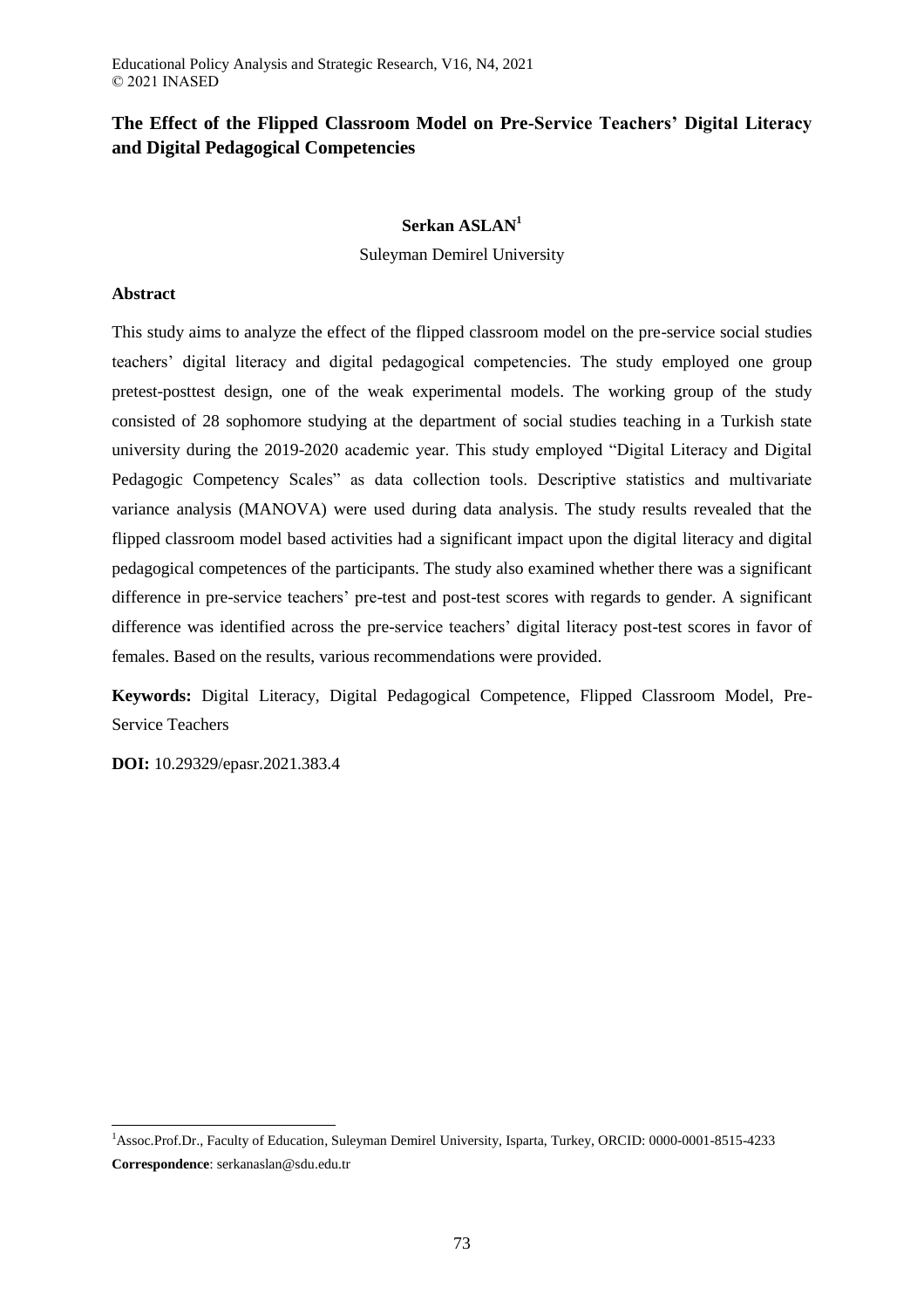#### **Introduction**

In the twenty-first century, great advances have been made in science and technology. Developments in science and technology have affected people's lives and technology has gained a significant place in human life. Technology, which has such an important place in human life, has also affected educational research. Especially technological developments have made it necessary to organize technology-based teaching-learning environments. Scientists have developed studentcentered teaching-learning approaches by considering students' interests and needs based upon the technological developments and changes. One of them is the flipped classroom model.

The flipped classroom model differs greatly from the traditional classroom model. Demiralay and Karataş (2014) defined the flipped classroom model as a "blended learning model" carried out with the guidance of the teacher, in which the knowledge provided by the teacher in the traditional classroom environment is moved to the online platform and the tasks expected to be done outside the school are transferred into the classroom. Bishop and Verleger (2013) underlined that flipped classroom model is a teaching-learning model that offers students the opportunity to do classroom activities individually or group activities with the guidance of the teacher, and to find solutions to their problems. The flipped classroom model has various contributions such as the effective use of time in the classroom, enabling students to learn at their own pace, increasing the interaction between student and teacher, taking responsibility for the student's own learning, increasing students' academic achievement, motivation and interest in the lesson (Ayçiçek, 2019). In the flipped classroom model, the teacher shares videos or documents s/he has prepared on the subject with the students via Web 2.0 tools or teaching management systems. Before coming to the classroom, students watch these videos and examine the documents and thus become ready for prior knowledge of the subject. The teacher makes various practices related to the subject to be taught in the lesson. Teachers were spending a lot of time in transferring knowledge in the traditional classroom environment. Since the teachers attached more importance to the transfer of knowledge in the classroom, they could not make enough practices for the subjects they taught. In the flipped classroom model, since students come to the class with prior knowledge, teachers find opportunities to practice during the lesson (Bergmann & Sams, 2012; Chilingaryan & Zvereva, 2017; Debbağ, 2019).

Technology-based teaching-learning approaches, as in the flipped classroom model, should be used in all educational levels from primary school to university because individuals in this age take an eager interest in technology. The generation, called the Z generation, uses technology quite frequently in their daily lives (Prensky, 2001). The students' characteristics and needs should be taken into consideration while organizing the teaching-learning process. Providing a teaching environment organized in this way, students' learning gets easier and permanent learning can be achieved. It is also important to apply contemporary technology-based teaching-learning approaches especially in teacher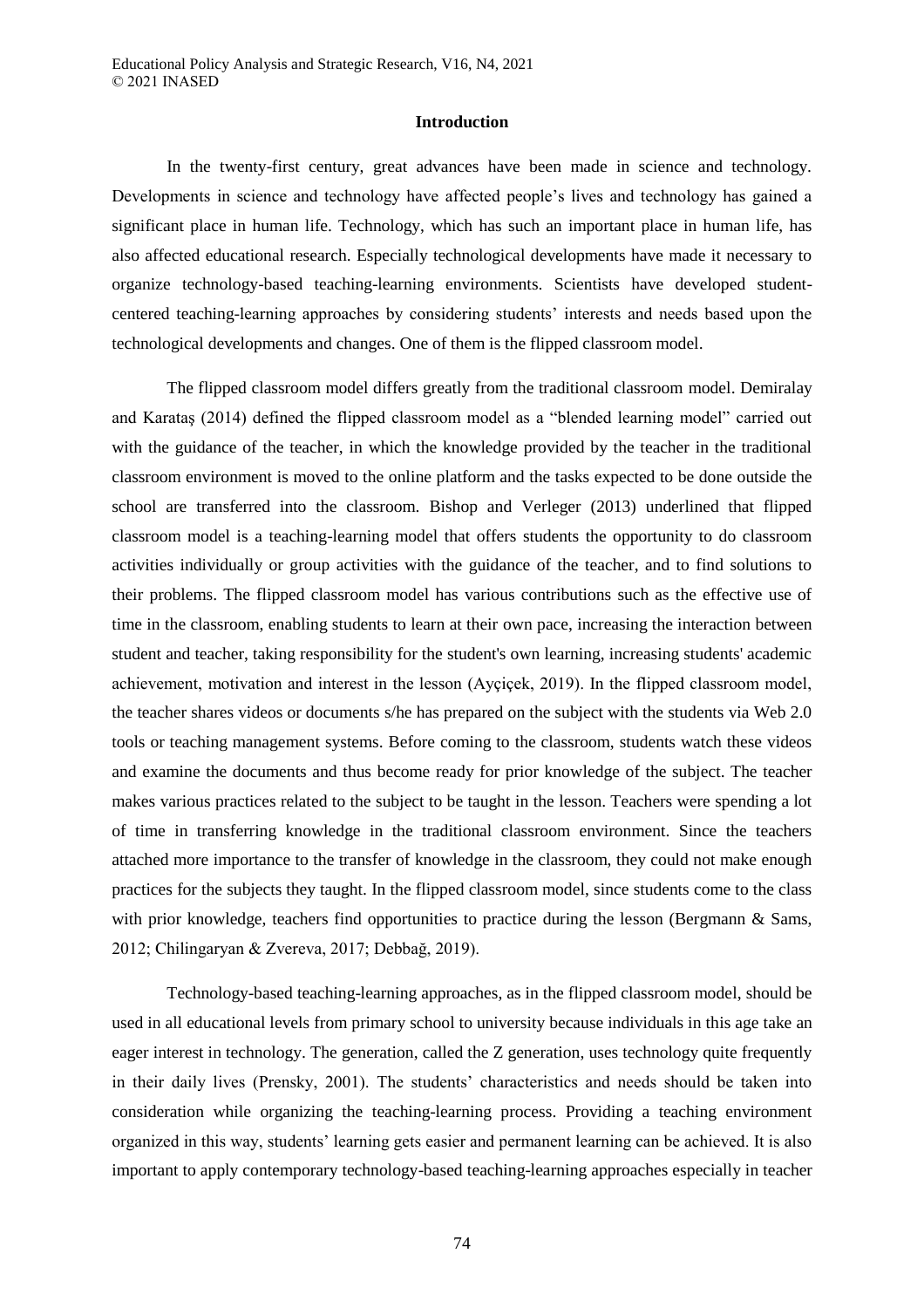training programs. Pre-service teachers' knowledge about how technology-based teaching-learning approaches should be applied and learning by doing these approaches can contribute to their implementation of these approaches when they start their teaching profession. Applying technologybased teaching-learning approaches in teacher training programs can also improve pre-service teachers' digital literacy and their digital pedagogical competences.

Digital literacy requires having skills to reach, produce and share accurate information, and to use technology in learning-teaching processes together with the appropriate use of different technologies (Hamutoğlu, Canan-Güngören, Kaya-Uyanık & Gür-Erdoğan, 2017). A digital literate individual is an individual who is creative, innovative, able to collaborate, communicate, think critically, solve problems, develop decision-making skills, know what technological concepts mean and use these concepts accordingly, and who can do what is required as a digital citizen (Ocak & Karakuş, 2018a). Teachers are expected to be digital literate as the age we live in is called the digital age, and therefore, teachers must have the skills to use digital tools.

Teachers also need to possess digital pedagogical competences as well as being digital literates. Digital pedagogical competence is defined as the basic knowledge and skills of the teachers about digital tools and their effective usage in teaching process (Yaman, Demirtaş & Aydemir, 2013). Digital pedagogical competence can also be defined as having knowledge about digital technologies, having the skills to use these technologies, employing these technologies by considering student development characteristics while organizing the teaching-learning process, and considering themselves as competent in this regard. Teachers' technological competences play a significant role in identifying their effectiveness in the teaching-learning process. Odabaşı and Kabakçı (2007) noted that teachers' technological competences include not only the ability to have knowledge, skills and attitudes regarding computer or internet technologies, but also to adapt different information and communication technologies to the learning-teaching process. Hence, it is not adequate for teachers to use technology merely by following technological developments; that is, it becomes a necessity for them to use technology while organizing learning activities (Durmaz, 2017). In this regard, it is highly essential that teachers have high digital literacy and digital pedagogical competences. Only if teachers have high digital literacy and digital pedagogical competence, will they be able to organize the teaching environment by taking digital technologies into account. In this case, individuals with 21st century skills can be raised. It is paramount in employing technology-based teaching-learning approaches to develop this literacy and competence in undergraduate education in order to improve teachers' digital literacy and their digital pedagogical competence.

When the national and international literature are examined, researches on flipped classroom model and digital literacy have been found. In the study conducted by Gyeong-Geon, Young-Eun, and Hun-Gi (2021), it was concluded that the collaborative flipped classroom model significantly affected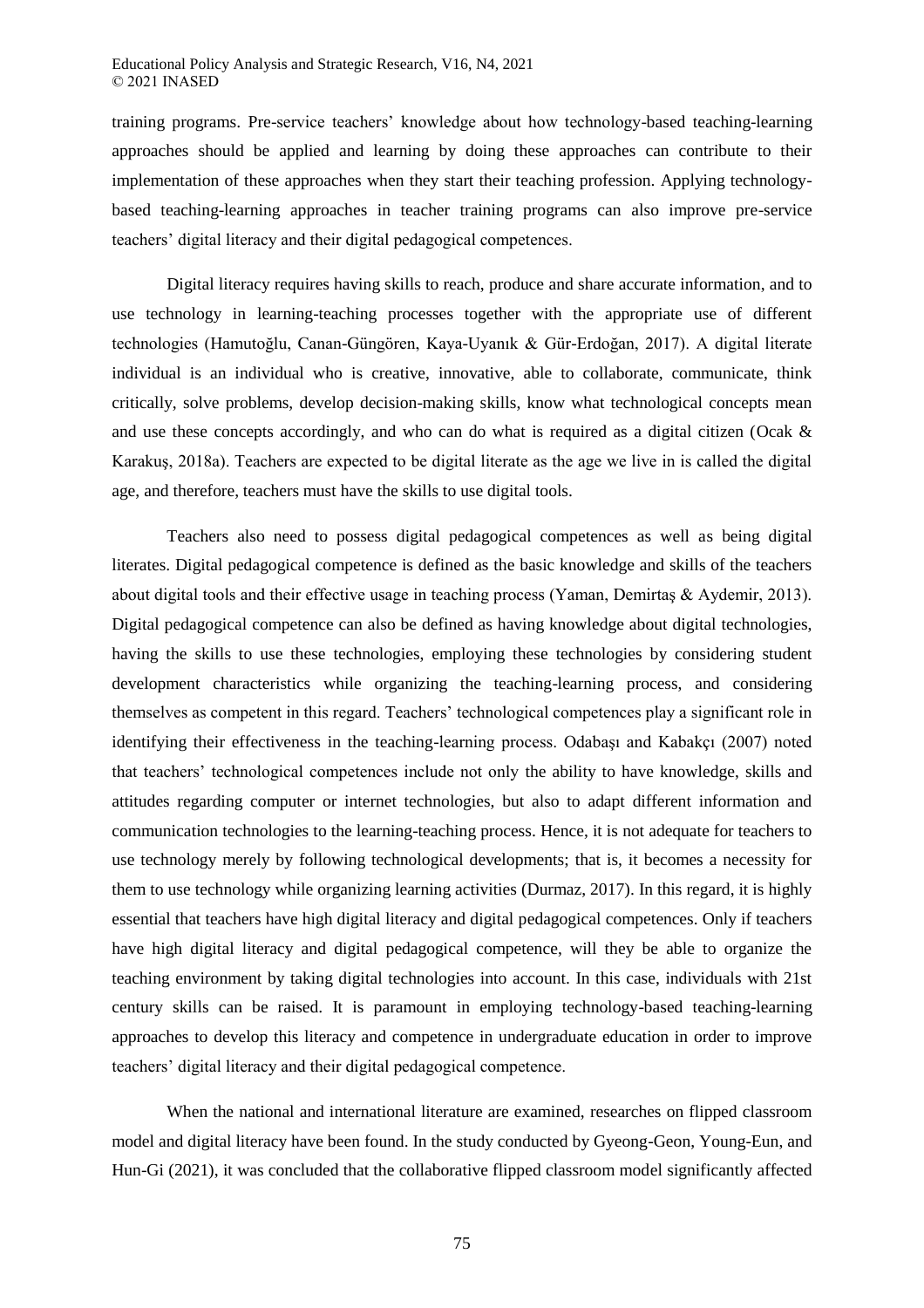Educational Policy Analysis and Strategic Research, V16, N4, 2021 © 2021 INASED

the motivation of higher education students. On the other hand, Liu-Jie, Sheng-Quan & Shi-Deng (2021) revealed in their research that the flipped classroom model improves student participation and interaction outside of the classroom through peer coaching of students studying in higher education. In the study conducted by Elian and Hamaidi (2018), it was concluded that the flipped classroom model significantly affected the academic achievement of students. Besides, Phoeun and Sengsri (2021), concluded in their research that the flipped classroom model improved students' attitudes towards speaking English in a positive way. In the study conducted by Tyger (2011) it was determined that the digital literacy levels of teacher candidates were low. In the research conducted by Tang and Chaw (2016), it was concluded that the hybrid learning model affects students' digital literacy.

Upon examining the related literature in Turkey, various studies were conducted to examine the effect of the flipped classroom model on pre-service teachers' attitudes towards geometry (Özdemir, 2019), on their academic achievement and the learning motivations (Duman, 2019), on their motivation, self-efficacy and attitudes toward lessons (Debbağ, 2019), their further reading and writing skills, self-regulation skills in learning, and classroom interactions (Aydemir, 2019). There are also studies examining the pre-service teachers' digital literacy (Aslan, 2021; Boyacı, 2019; Ocak & Karakuş, 2018a) and their digital pedagogical competences (Yaman, Demirtaş & Aydemir, 2013) in terms of several variables. Considering the relevant literature in Turkey, there is no such a study specifically published on analyzing the effect of the flipped classroom model on pre-service teachers' digital literacy and their digital pedagogical competence. Thus, it clearly reveals the gap in the literature.

Studies revealed that using technology-based approaches in the teaching-learning process has numerous benefits (Debbağ, 2019; Özdemir, 2019). In this respect, it is fundamental to use technology-based teaching-learning approaches in teacher training programs and to conduct research in this line. Providing education to pre-service teachers who will raise new generations based on contemporary and technology-based approaches may contribute to the development of their digital literacy and digital pedagogical competences. Thus, pre-service teachers can acquire the 21st century skills and equip students with these skills when they begin their teaching. In this respect, the results of this study are expected to contribute to the relevant literature. Especially the activities based on the flipped classroom model will shed light on the faculty instructors working in teacher training programs. Besides, this study is thought to guide scientists who are willing to work in this field.

According to the previous studies' findings, it can be said that some socio-demographic variables are effective on digital literacy and digital pedagogical competence. One of these variables is the gender variable. It can be stated that especially gender roles affect individuals' access to digital technology. As a matter of fact, it can be stated that the patriarchal nature of the social structure in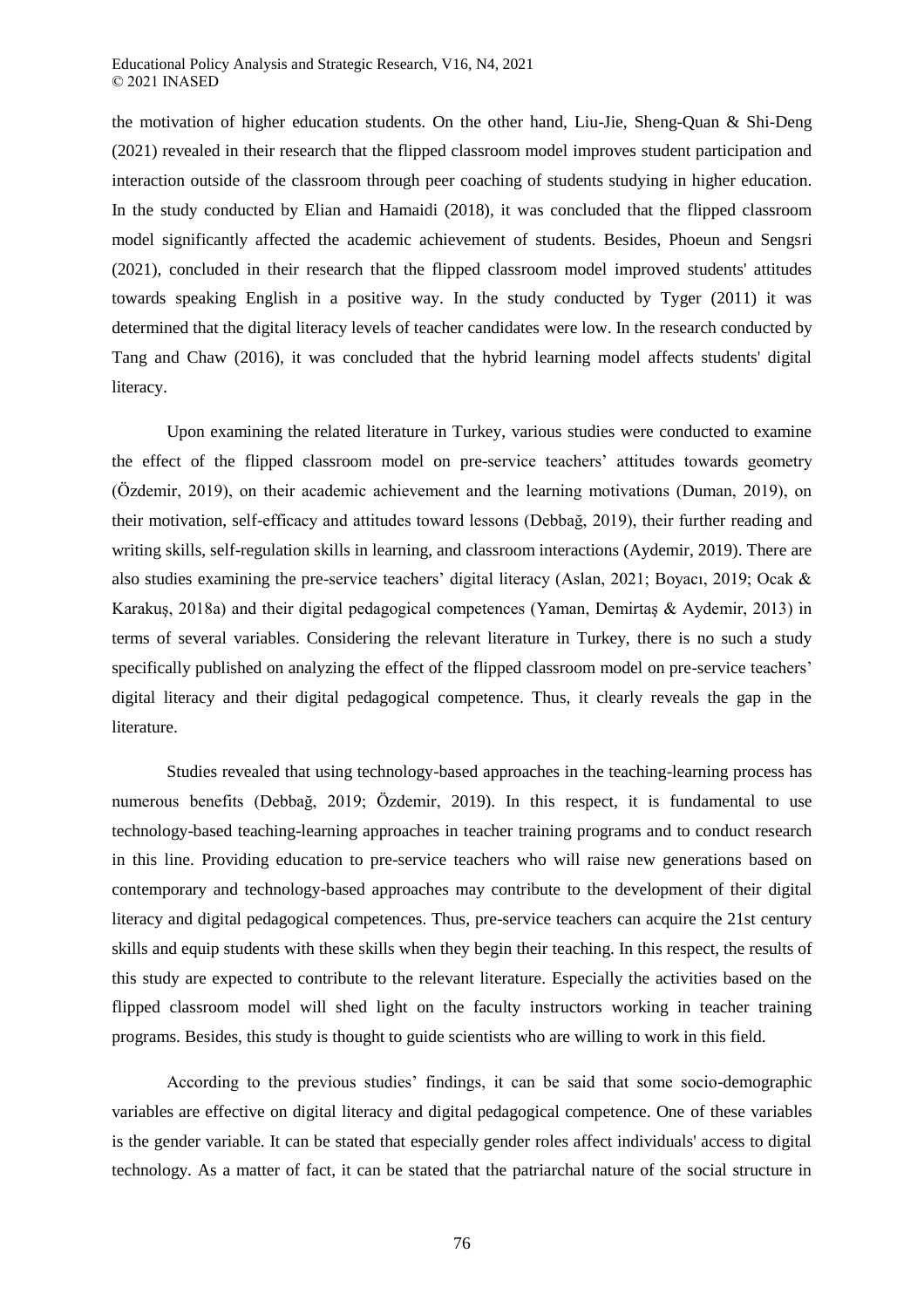Turkey causes men to use digital technology more. When the studies conducted in Turkey were examined, it was found that there was a significant difference in favor of men in terms of digital literacy levels (Aslan & Aybek, 2020; Aslan, 2021; Bayrakcı & Narmanlıoğlu, 2021; Göldağ, 2021; Yazıcıoğlu, Yaylak & Genç, 2020). Likewise, in the study conducted by Bilge and Kılcan (2021), there was a significant difference in favor of males in terms of students' attitudes towards e-literacy. Based on these results, it was examined whether the digital literacy and digital pedagogical competencies of pre-service teachers differed significantly in terms of gender in this study.

This study aims to analyze the effect of the flipped classroom model on the pre-service social studies teachers' digital literacy and their digital pedagogical competences. In this regard, answers to the following questions were sought:

Is there a significant difference between the pre-test and post-test scores of the experimental group regarding digital literacy and digital pedagogical competence scales?

Do the pre-test and post-test scores of the experimental group regarding digital literacy and digital pedagogical competence scales significantly differ across gender?

## **Method**

## **Research Model**

This study utilized an experimental research model. Experimental research is a systematic model used by researchers to manipulate one or more variables and to control the rest of the variables (Özdemir & Doğruöz, 2020). A weak experimental design was used in the present study. In weak experimental designs, external variables or situations that may threaten the internal validity of the study cannot be controlled (Şahin, 2019). Weak experimental designs are used in situations in which the conditions in the field of education are unfavorable and the number of participants is low (Şahin, 2019). This study employed a weak experimental design since the number of participants was insufficient. The one-group pretest-posttest design is usually the one in which the experimental process is carried out on a single group and the group is measured twice (Şata, 2020). One group pretest-posttest design is used when a control group cannot be formed (Tuncer, 2020). As the number of participants was low in this study, a control group could not be formed and therefore one group pretest-posttest design was used. Table 1 depicts the experimental design of the study.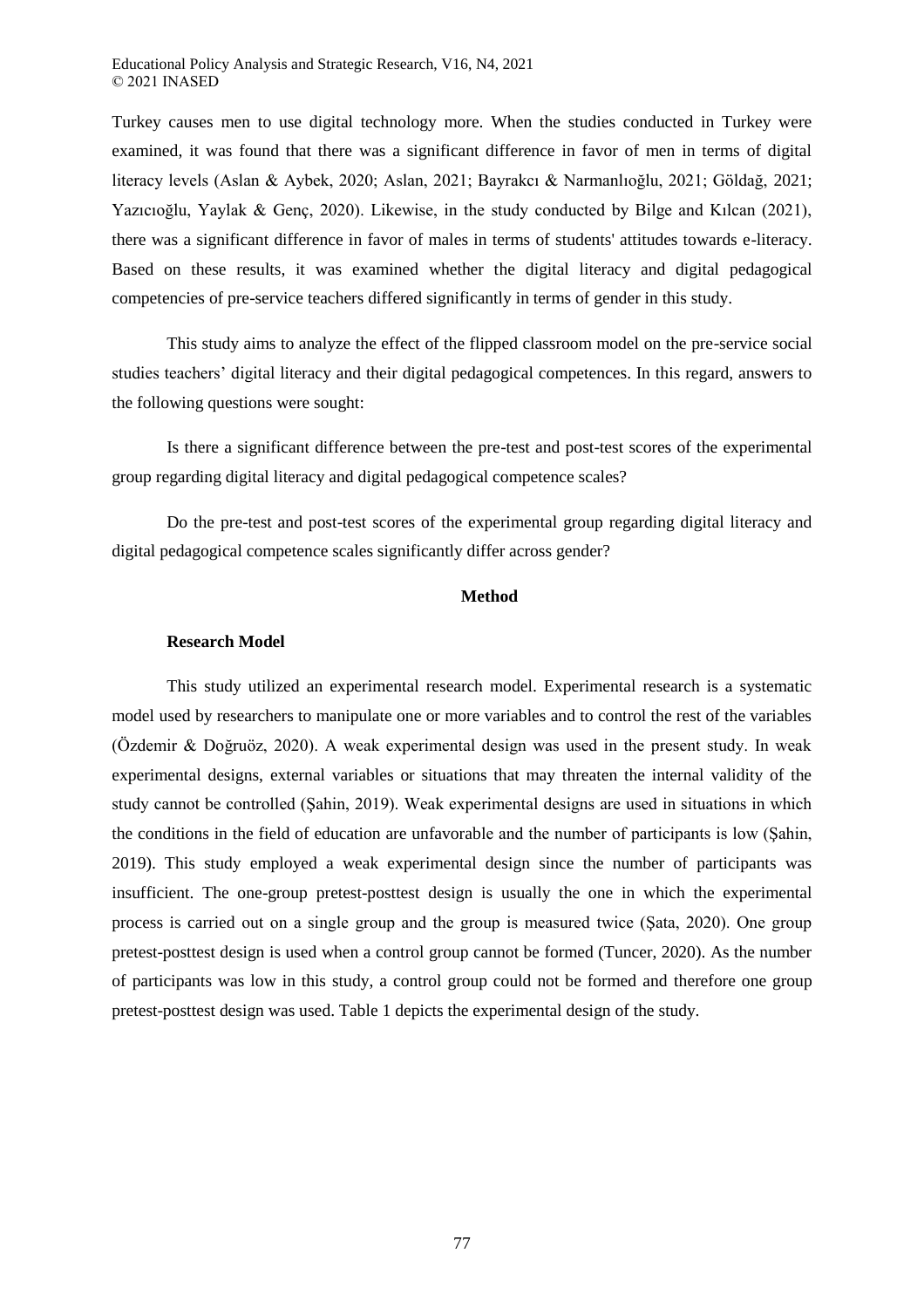| Group       | Pre-test                                                 | Experimental process          | Processing<br>time | Post-test                                                |  |  |
|-------------|----------------------------------------------------------|-------------------------------|--------------------|----------------------------------------------------------|--|--|
| xperimental | Digital literacy<br>pedagogical<br>Digital<br>competence | Flipped<br>classroom<br>model | 14 weeks           | Digital literacy<br>Digital<br>pedagogical<br>competence |  |  |

## **Table 1.** Experimental Design of the Research

## **Participants**

The participants consisted of 28 sophomore pre-service teachers studying at the department of social studies teaching in a Turkish state university during the 2019-2020 academic year. Convenience sampling method was used while determining the sample. In this sampling method, the researcher includes the participants in the immediate surroundings that s/he can reach (Özkan, 2019). This study used the convenience sampling method as the pre-service teachers studying at the department of social studies teaching, which could be easily reached by the researcher, participated in the study. The working group held 17 female and 11 male pre-service teachers. Necessary permissions were obtained before the study was conducted. During data collection process, participant consent forms were distributed and signed to the teachers. The decision of the ethics committee was also taken (Number: E-87432956-050.99-173705).

## **Experimental Process**

Experimental procedures related to the study were executed in a total of 14 weeks. Activities were conducted with the experimental group in the computer laboratory of the university.

# *Activities Used with the Experimental Group*

Within the scope of the study, the activities based on the flipped classroom model were administered to the experimental group. Pretests were applied to the experimental group before the activities were carried out. A flipped classroom model was applied to the experimental group via the teaching management system (Blackboard). Prior to applying the flipped classroom model-based activities to the experimental group, the pre-service teachers were informed about the teaching management system and the necessary information was presented. After the teaching management system was announced by the researcher, the experimental application was initiated. The experimental process was conducted by the researcher within the context of "Instructional Technologies" course. When teacher training programs are examined, it is recommended to teach theoretical information about "information technologies in education, teaching process and classification of instructional technologies, theoretical approaches to instructional technologies, new trends in learning approaches, current literacy, design principles of instructional materials, evaluation criteria of instructional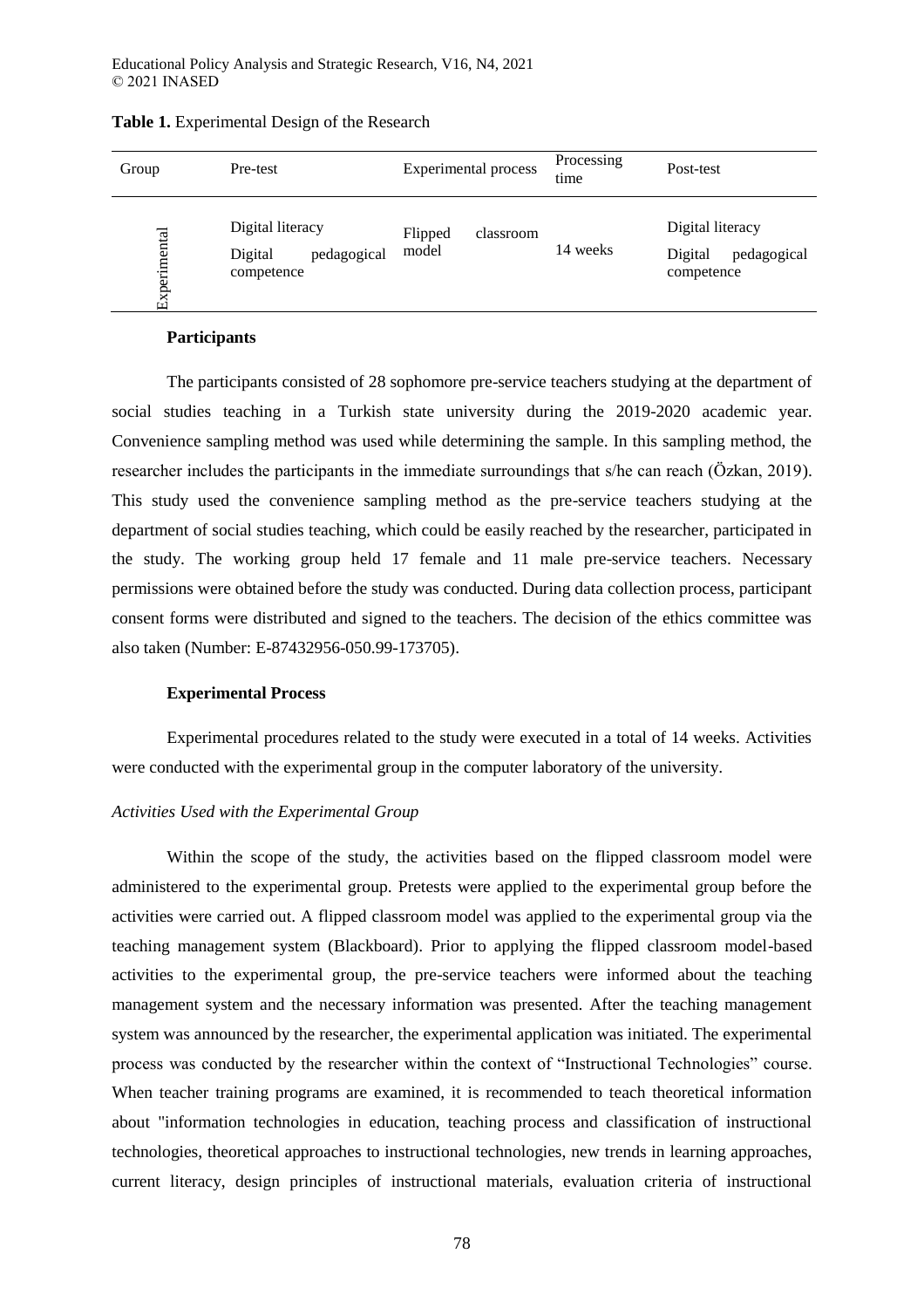#### Educational Policy Analysis and Strategic Research, V16, N4, 2021 © 2021 INASED

materials" in instructional technologies course (Council of Higher Education [YOK], 2018). Apart from this content, different information was given to the students and different applications were made within the scope of the course in this research. The researcher observed that the pre-service teachers did not have sufficient knowledge about digital technologies, and their digital literacy as well as digital pedagogical competences were low. The starting point of the study was grounded on these observations. Within the scope of the research, in the out-of-class dimension of the flipped classroom model, pre-service teachers were taught theoretical information on subjects such as animation, simulation, augmented reality, and digital story. For this, videos were shot and shared with teacher candidates before they came to the lesson. In addition, programs that can be used for animation, simulation and digital story development are also mentioned in these videos. Thus, the pre-service teachers were informed about the topics of that week before coming to the class. Within the scope of in-class activities dimension of the flipped classroom model, activities were organized in the computer laboratory by using these programs for the acquisitions in the social studies curriculum in the classroom for pre-service teachers. Within the scope of the instructional technologies course, the pre-service teachers were ensured to prepare presentations in various programs by introducing presentation tools; moreover, animations, digital stories, simulations, and lecture videos were developed and prepared through some programs. In addition, some of the augmented reality applications were exemplified for the pre-service teachers within the framework of social studies curriculum and game-based learning tools were developed. Pre-service teachers were made to prepare samples regarding the use of social media tools (Twitter, Facebook, Instagram) within social studies teaching. They were also urged to prepare web designs for classroom web design. Applications were made for these subjects in the classroom environment. The contents and activities of the videos were presented to five faculty members, who work at the department of educational sciences and who have studies on technology integration in education, in order to receive their opinions. With the faculty members' feedback, the videos and activities were finalized and put into practice. After all subjects were applied in this way, a post-test was implemented to the experimental group.

## **Data Collection Tools**

This study used two data collection tools.

## *Digital Literacy Scale*

The "Digital Literacy Scale" developed by Sulak (2019) was used in the study. The scale development process was conducted with 424 pre-service teachers. Exploratory and confirmatory factor analyzes were used while developing the scale. The exploratory factor analysis results showed that the scale consists of 3 factors and 44 items. Instructional technologies factor of the scale includes 18 items, and the factor loadings of the items varies between .37 and .81; the information communication factor consists of 15 items and the factor loadings differ across .48 and .68; the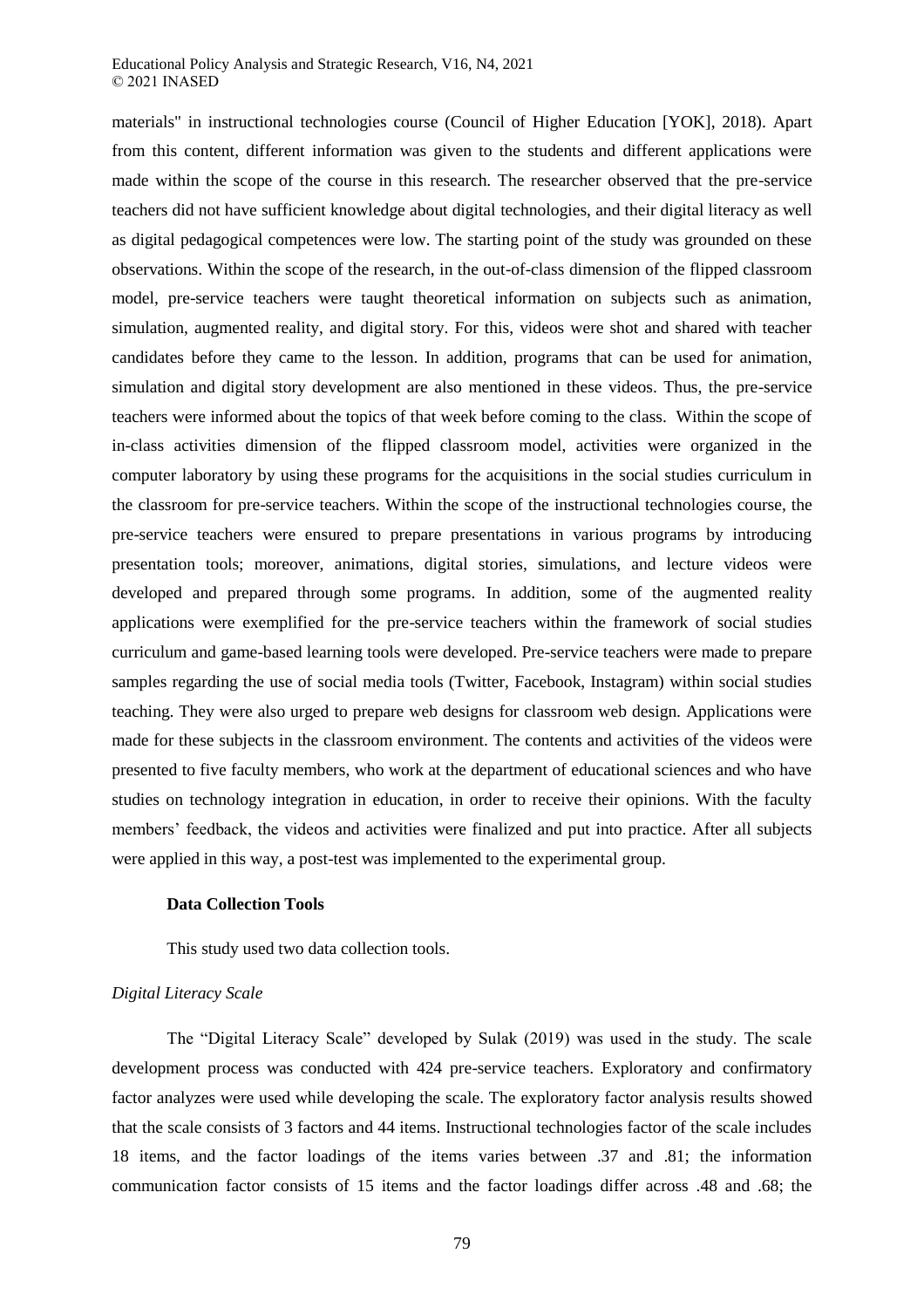technical factor involves of 11 items in total and the factor loadings of the items vary between .51 and .74 (Sulak, 2019). The factors of the scale explain 49% of the total variance. The Cronbach Alpha coefficient was examined in order to determine the reliability of the scale, and the coefficients of the instructional technologies, the information communication and the technical factors were found to be .92, .90 and .91, respectively (Sulak, 2019). In the confirmatory factor analysis performed by Sulak (2019), some of the fit values were at acceptable levels, while others were below the acceptable level. The scale was developed as a five-point Likert type. In this study, the Cronbach Alpha coefficient of the scale was examined, and the Cronbach Alpha coefficient of the sub-dimension titled as instructional Technologies was found .95, the information communication sub-dimension was found.93; technical sub-dimension was found .95 and the whole scale was found .97. The Cronbach Alpha coefficient of .70 and above indicates that the scale is highly reliable (Fraenkel, Wallen & Hyun, 2014).

## *Digital Pedagogical Competences Scale*

The "Digital Pedagogical Competences Scale" developed by Yaman, Aydemir-İleri and Demirtaş (2013) was deployed in this study. The scale development process was conducted with 246 pre-service teachers. Exploratory and confirmatory factor analyzes were used while developing the scale. The exploratory factor analysis results suggested that the scale consists of 3 factors and 19 items. The educational digital pedagogical competence factor of the scale includes 7 items and the factor loads vary between .43 and .84; web digital pedagogical competence factor consists of 5 items and the factor loads differ across .48 and .76; the general digital pedagogical competence factor possesses 7 items in total, and the factor loads of the items vary between .55 and .78 (Yaman, Aydemir-İleri & Demirtaş, 2013). The factors of the scale explain 55% of the total variance. The Cronbach Alpha coefficient was examined to determine the reliability of the scale, and accordingly the coefficients of the factors- educational digital pedagogical competence, web digital pedagogical competence and general digital pedagogical competence- were identified as .89, .81 and .76 (Yaman, Aydemir-İleri & Demirtaş, 2013). As a result of the confirmatory factor analysis performed by Yaman, Aydemir-İleri, and Demirtaş (2013), the fit indices were found at an acceptable level. 5 point likert type gradation was used to express agreement level. In this study, the Cronbach Alpha coefficient of the scale was examined and the Cronabch Alpha coefficient of the educational digital pedagogical competence sub-dimension was found .91, the web digital pedagogical competence subdimension was found .89, the general digital pedagogical competence sub-dimension was found .93 and the whole scale was found .95. Based on this result, the scale can be said to be reliable. Necessary permissions were obtained for the data collection tools. Confirmatory factor analysis was performed on both scales and a second level validity study was conducted. For this reason, analyses were made over the total score in the study.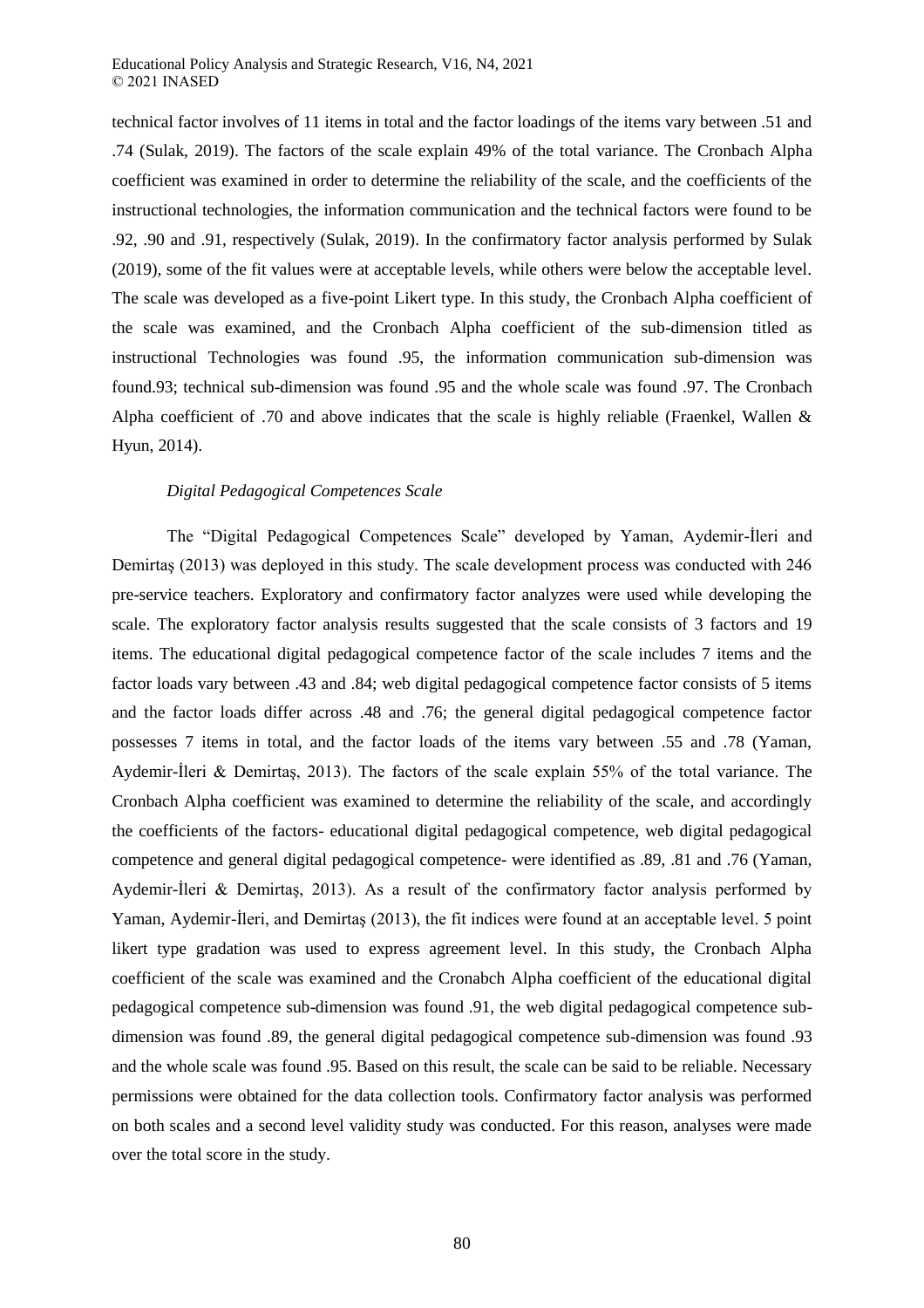#### **Data Analysis**

At first, the data were analyzed to determine as to whether the univariate normality assumption was met. The Shapiro-Wilks test was examined in terms of whether the univariate normality assumption was met or not. Seçer (2015) suggested that the sample should be 50 at most to use the Shapiro-Wilks test. As the number of the pre-service teachers in the experimental group was less than 50, the Shapiro-Wilks analysis result was examined in the present study. As a result of the analysis, the digital pedagogical competence pretest score (S-W:.97, p>.05) and digital literacy posttest scores  $(S-W:97, p>05)$  of the experimental group demonstrated a normal distribution, while the digital literacy pretest and the digital pedagogical competence posttest scores did not show a normal distribution. Can (2019) suggested that if the Shapiro-Wilks analysis is significant, the skewness and kurtosis coefficients must be examined. As a result of the analysis, the skewness coefficient of the digital literacy pretest score was -1.36 and the standard error was .44, the kurtosis coefficient was 1.45 and the standard error was .85; besides, the digital pedagogical competence posttest score was found to have a skewness coefficient of -1.05 and a standard error of .44, a kurtosis coefficient of 1.45 and a standard error of .85. Can (2019) noted the coefficient of skewness and kurtosis between +1.96 and -1.96 indicates that the data are distributed normally. Based on this reference, the experimental group's digital literacy pretest score and the digital pedagogical competence posttest score showed a normal distribution. Descriptive statistics and MANOVA were used during data analysis. Some assumptions are required to use MANOVA. This study revealed the assumptions that the number of samples were more than the dependent variables, the variancecovariance matrices were homogeneous, the provision of multivariate normality, and the absence of multiple linear connections were met in order to perform MANOVA (Akbulut, 2011; Field, 2009; Pallant, 2005; Tabachnick & Fidell, 2007). Green and Salkind (2013) stated that the effect size value (*ƞ*2) for MANOVA is evaluated as such: .01 small, .06 medium and .14 large. The effect size was also mentioned in relevant tables. This analysis could not be performed because the basic assumptions of MANCOVA could not be provided in the analysis of the data.

#### **Results**

This section presents the results of the analyses related to the sub-problems of the study separately.

# **Findings Regarding the Difference between Pretest and Posttest Scores of the Experimental Group**

Table 2 depicts the one-way repeated MANOVA (Multivariate Analysis of Variance) results related to whether there was a significant difference between pre-test and post-test scores of the preservice teachers in the experimental group.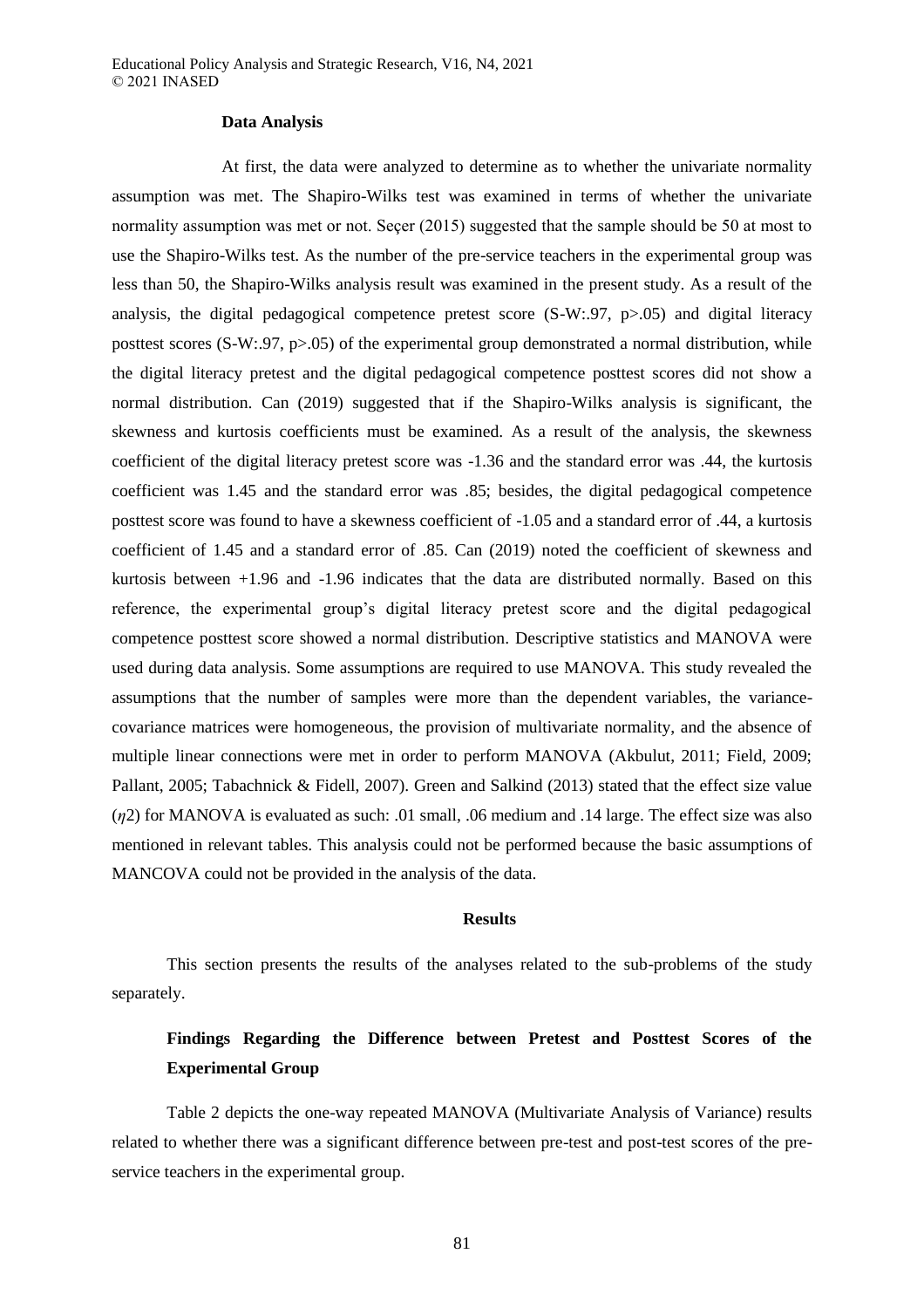| Variable            | Test           | n  | $\boldsymbol{M}$ | SD  | df       | $\boldsymbol{F}$ | p      |     | Diff. |
|---------------------|----------------|----|------------------|-----|----------|------------------|--------|-----|-------|
| Digital literacy    | Pretest $(A)$  | 28 | 3.17             | .64 | $1 - 54$ | 11.29            | $.00*$ | .17 | B>A   |
|                     | Posttest $(B)$ | 28 | 3.71             | .56 |          |                  |        |     |       |
| Digital pedagogical | Pretest $(A)$  | 28 | 3.20             | .64 | 1-54     | 25.2             | .00.   | .31 | B>A   |
| competence          | Posttest $(B)$ | 28 | 4.02             | .58 |          |                  |        |     |       |

**Table 2.** One-Way Repeated MANOVA (Multivariate Analysis of Variance) Results of the Experimental Group's Pretest and Posttests

 $*_{p<.05}$ 

Table 2 suggests one-way repeated MANOVA analysis results in order to examine the difference between the pretest and posttest scores of the experimental group on digital literacy and digital pedagogical competence. In the one-way repeated MANOVA analysis, digital literacy and digital pedagogical competences scales were dependent variables, while the experimental group's pretest and posttest scores were independent variables. Before executing one-way repeated MANOVA MANOVA, the assumptions of normality, univariate and multivariate extreme values, linearity, multiple correlation problem and homogeneity of variance-covariance matrices were examined and it was found that all these assumptions were not violated. Therefore, the Wilks' Lambda test was analyzed. A statistically significant difference was identified across the pre-test and post-test scores of the experimental group in terms of the combined dependent variables  $(F_{(1-54)}=12.6,$  $p=0.0$ ; Wilks' Lamda=.6;  $\eta^2$ =.32). Given the ANOVA results presented in Table 2 for the dependent variables, a significant difference was determined between the experimental group's digital literacy  $(F_{(1-54)}=11.29, p<.05)$  and their digital pedagogical competences  $(F_{(1-54)}=25.28, p<.05)$  pretest and posttest scores in favor of posttest scores. The eta square values signified a high level of effect.

# **Findings Regarding the Difference between the Experimental Group's Pretest-Posttest Scores in Terms of Gender**

Table 3 displays the one-way between groups MANOVA results related to whether there was a significant difference between pretest and posttest scores of the pre-service teachers in the experimental group in terms of their gender.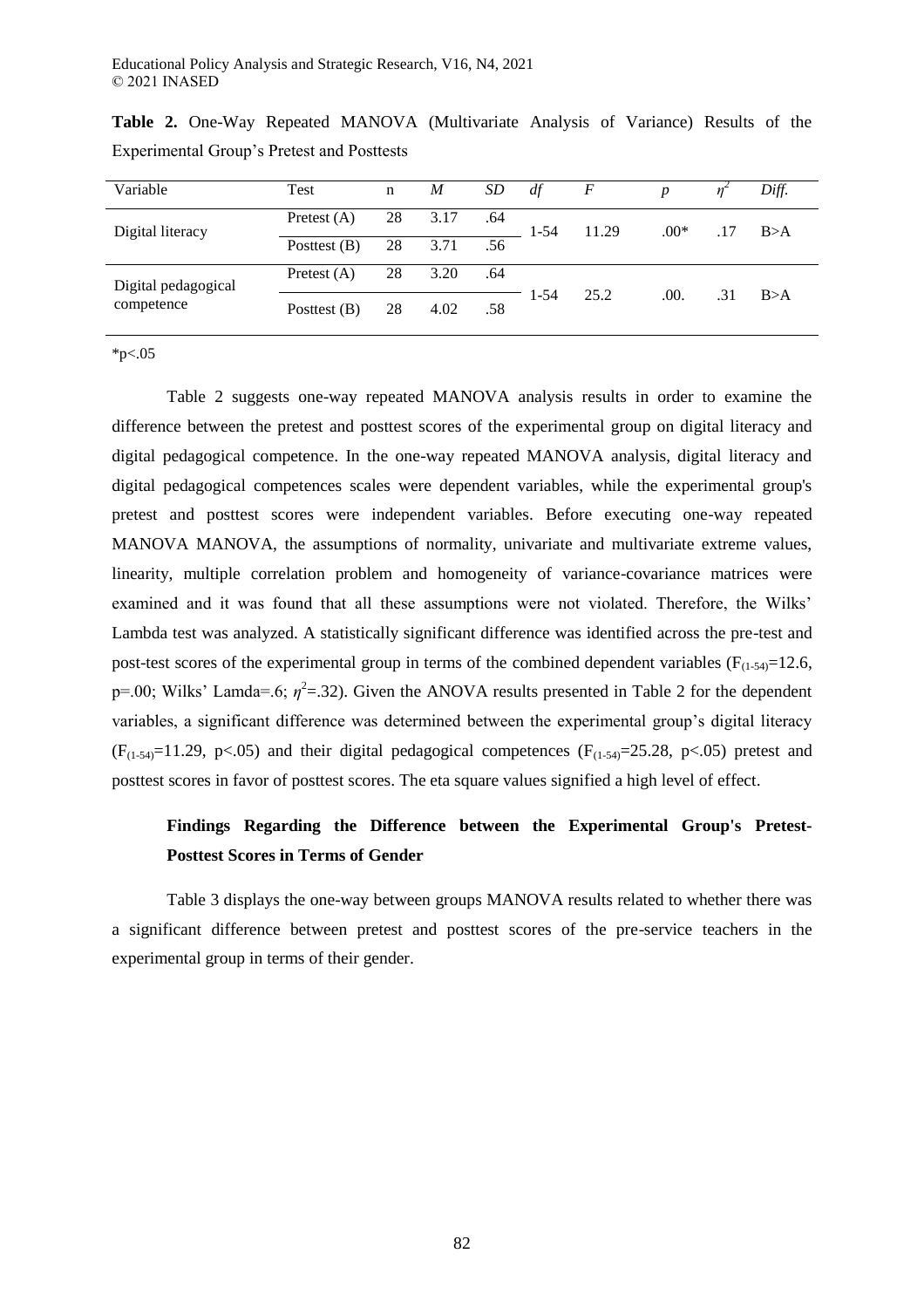| Test     | Variable                             | Gender     | $\mathbf n$ | M    | <b>SD</b> | df     | $\boldsymbol{F}$ | $\boldsymbol{p}$ | η   | Diff. |
|----------|--------------------------------------|------------|-------------|------|-----------|--------|------------------|------------------|-----|-------|
| Pretest  | Digital literacy                     | Female (A) | 17          | 3.32 | .43       | $1-26$ | 2.45             | .13              | .08 |       |
|          |                                      | Male(B)    | 11          | 2.94 | .84       |        |                  |                  |     |       |
|          | Digital<br>pedagogical<br>competence | Female (A) | 17          | 3.24 | .67       | $1-26$ | .18              | .67              | .00 | ۰     |
|          |                                      | Male $(B)$ | 11          | 3.13 | .62       |        |                  |                  |     |       |
| Posttest | Digital literacy                     | Female (A) | 17          | 3.88 | .58       | $1-26$ | 4.516            | $.04*$           | .15 | B > A |
|          |                                      | Male(B)    | 11          | 3.45 | .42       |        |                  |                  |     |       |
|          | Digital<br>pedagogical<br>competence | Female (A) | 17          | 4.09 | .58       | $1-26$ | .553             | .46              | .02 |       |
|          |                                      | Male $(B)$ | 11          | 3.92 | .59       |        |                  |                  |     |       |

**Table 3.** One-way Between Groups MANOVA Results Regarding the Difference between the Pretest and Posttest Scores of the Experimental Group in Terms of Gender

\**p*<.05

As is seen in Table 3, one-way between groups MANOVA analysis was conducted in order to reveal whether there was a difference between the digital literacy and digital pedagogical competences pre-test and post-test scores of the experimental group in terms of their gender. In oneway between groups MANOVA analysis, digital literacy and digital pedagogical competences scales were dependent variables, while the experimental group's gender was an independent variable. Before executing one-way between groups MANOVA, the assumptions of normality, univariate and multivariate extreme values, linearity, multiple correlation problem and homogeneity of variancecovariance matrices were examined and it was found that all these assumptions were not violated. Therefore, the Wilks' Lambda test was analyzed. No statistically significant difference was identified across the digital literacy and digital pedagogical competences pre-test scores of the experimental group in terms of their gender within the context of the combined dependent variables ( $F_{(1-26)}=1.62$ , p=.21; Wilks' Lamda=.89;  $\eta^2$ =.11). On the other, a statistically significant difference was found between the digital literacy and digital pedagogical competence posttest scores of the experimental group in terms of their gender within the context of the combined dependent variables ( $F_{(1,26)}=4.11$ , p=.02; Wilks' Lamda=.75;  $\eta^2$ =.24). Considering the ANOVA results presented in Table 3 for dependent variables, the post-test scores of the experimental group's digital literacy ( $F_{(1-26)}=4.52$ , p<.05) was determined to significantly vary across their gender in favor of female pre-service teachers. No significant difference emerged in the posttest score of the experimental group's digital pedagogical competence ( $F_{(1-26)} = .55$ , p $> .05$ ) in terms of gender. Taking the eta squared values into consideration, the digital literacy pre-test score had medium effect and the post-test score had high; whereas a low level of effect on digital pedagogical pretest and posttest scores.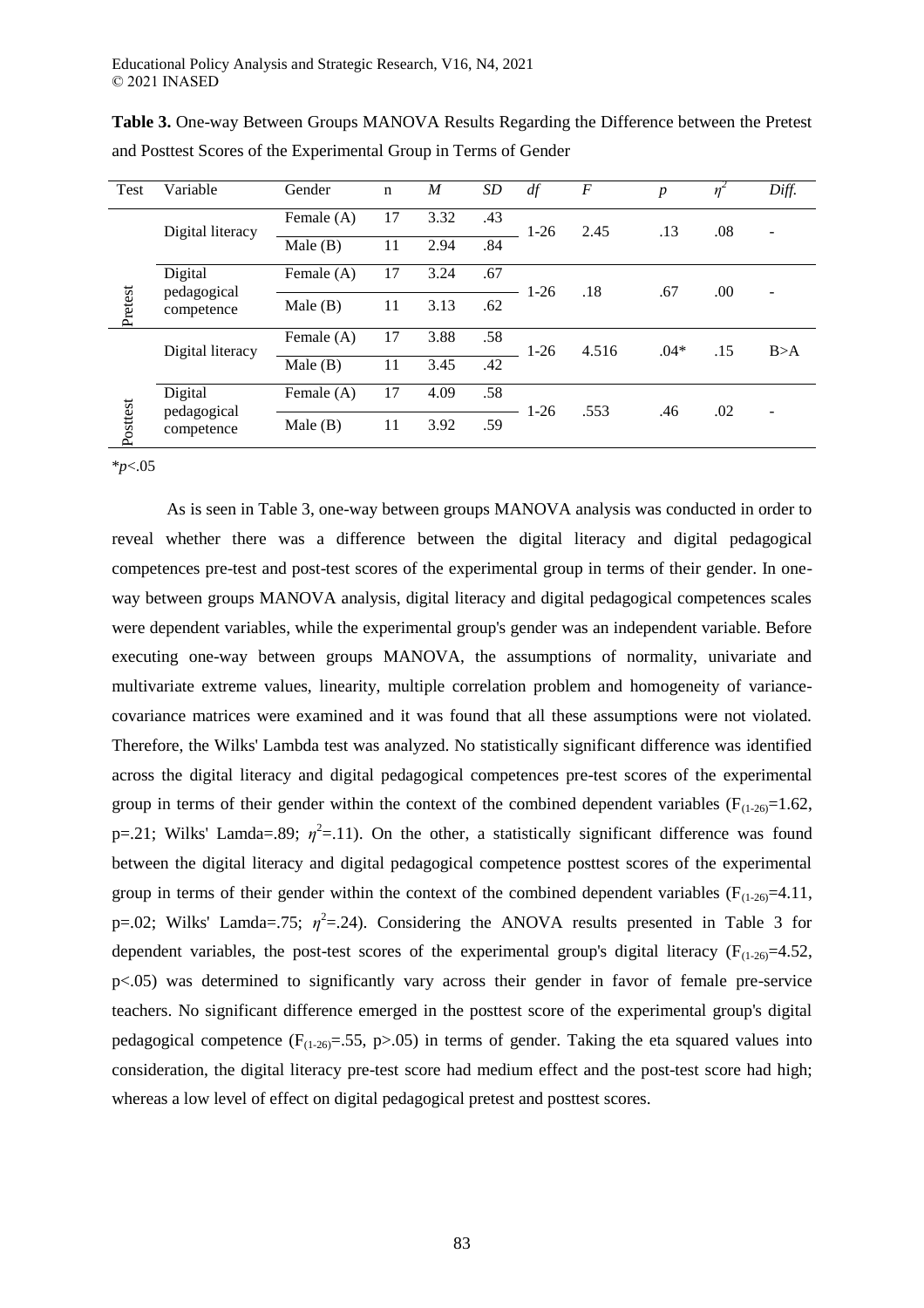#### **Discussion**

The scientific and technological developments in the twenty-first century have made an effect on the field of education along with all areas of life. The need for organizing learning-teaching environments has sprung so that individuals can keep up with technological developments in the field of education. In this fashion, the demands of the Z generation will be met. The most prominent feature of Generation Z is their persistent use of digital technology in their daily lives (Polakova & Klimova, 2019; Pousson & Myers, 2018). Thus, this study attempts to develop the Generation Z pre-service teachers' digital literacy and their digital pedagogical competences.

The first problem of the study was constructed to uncover whether there was a significant difference between the digital literacy and digital pedagogical competence pretest and posttest scores of the experimental group. The analysis results demonstrated a significant difference in favor of the posttest scores of the pre-service teachers in the experimental group. Rested on this result, it may be wise to mention that the flipped classroom model applied in the experimental group had a significant effect on the pre-service teachers' digital literacy and digital pedagogical competences. The flipped classroom model is a student-centered teaching-learning approach based on technology. In studentcentered approaches, students are both physically and mentally active during the teaching-learning process. What is more, students are responsible for their own learning in student-centered approaches (Bayrakçeken, Doymuş & Doğan, 2015; Flumerfelt & Green, 2013; Foldnes, 2016). Similarly, student-centered activities based on the flipped model were applied to the pre-service teachers in the experimental group in order to enable them to be active in the process and to be responsible for their own learning in the present study. Also, the flipped classroom model allows students to practice in the classroom. Not only students are more active in the classroom but also time is used effectively by the teacher in the flipped classroom model (Aslan, 2021; Bishop & Verleger, 2013). Hence, this study paved the way for the fact that these activities carried out in this way could significantly affect the pre-service teachers' digital literacy and their digital pedagogical competence. In the study conducted by Özdemir (2019), the flipped classroom model was determined to increase pre-service teachers' attitudes towards geometry. Duman (2019) concluded that the flipped classroom model affects the pre-service teachers' academic achievement and their learning motivations. Likewise, the studies carried out by Gua, Tian, and Liu (2018), Erbil (2019) and Zhang (2018) presented that the flipped classroom model increased the students' academic achievement. Based upon these results, the flipped classroom model can be regarded as an effective teaching-learning approach.

The second problem of the study attempted to unveil whether there was a significant difference between digital literacy and digital pedagogical competence pretest and posttest scores of the experimental group in terms of gender. In that event, no significant difference was identified between the digital literacy and digital pedagogical competence pretest scores of the experimental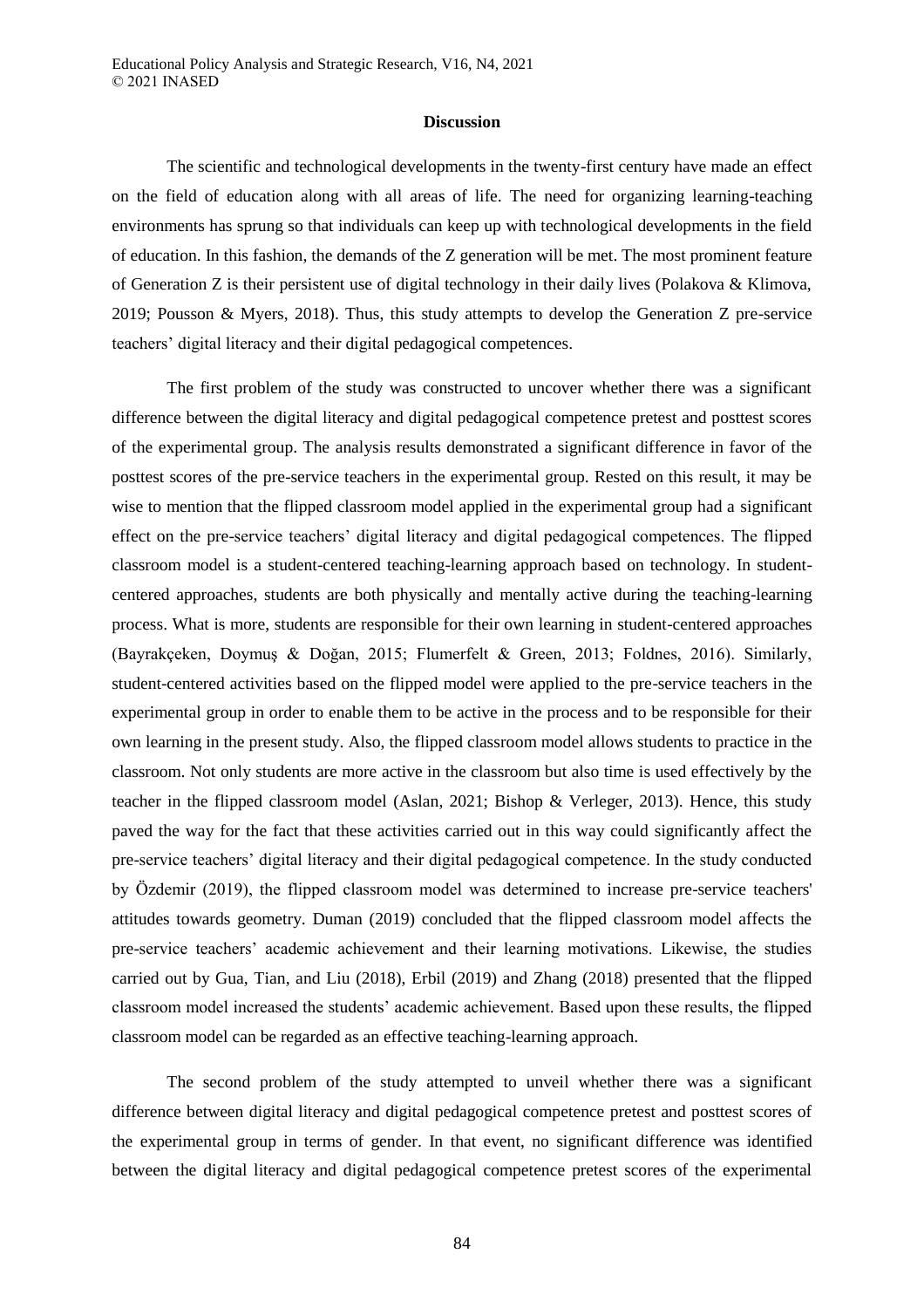Educational Policy Analysis and Strategic Research, V16, N4, 2021 © 2021 INASED

group, while a significant difference existed between the digital literacy scores posttest scores in favor of female pre-service teachers. The flipped learning activities had more effect on the females' digital literacy than males'. This is a significant result of this study. The concept of gender is generally known to be interpreted in favor of males in Turkey. Parents are usually in favor of men in accessing and using technology (Aslan & Aybek, 2020). As a matter of fact, the finding of the study conducted by Aslan and Aybek (2020) supports this situation, emphasizing a significant difference between the digital literacy levels of the secondary school students in favor of male students. That the pre-service teachers' digital literacy pretest scores were free from any significant difference may indicate that their digital literacy levels are close to one another. However, the emergence of a significant difference between digital literacy posttest scores of the pre-service teachers in favor of females can be interpreted as the activities applied within the scope of the experiment affect female pre-service teachers more than male counterparts. As a matter of fact, in the out-of-class dimension of the flipped classroom model, female pre-service teachers used the instructional management system (Blackboard) to watch the videos. In this case, it can be said that female teacher candidates improve their digital literacy and digital pedagogical competencies.

#### **Conclusion**

This study examined the effect of using flipped classroom model in "Instructional Technologies" course on the digital literacy levels and digital pedagogical competencies of prospective social studies teachers. As a result of the research, it was concluded that the flipped classroom model was effective on the digital literacy levels and digital pedagogical competencies of prospective teachers. Planning teaching-learning process based on the flipped classroom model in teacher training institutions may improve the digital literacy and digital pedagogical competencies of prospective teachers. In this way, teachers equipped with 21st century skills can be trained. This leads to the conclusion that technology-based teaching-learning models may be more effective in teacher education. It is thought that the results of this research are very important and that they have made an important contribution to the literature.

#### **Limitations and Suggestions for Future Research**

This study was conducted according to one group pretest and posttest design, which is one of the weak experimental designs. This design has significant validity problems (Cohen, Manion  $\&$ Morrison, 2007). For this reason, while reporting the results of the study using this design, one can claim that the experimental process has an effect on a development, still cannot evaluate this development as an alternative to another application (Tuncer, 2020). In this regard, the researcher claimed that the reason for the significant difference might be the activities based on the flipped classroom model applied to the experimental group, yet this significant effect was not considered as an alternative to another application. In order to overcome this limitation, different activities rather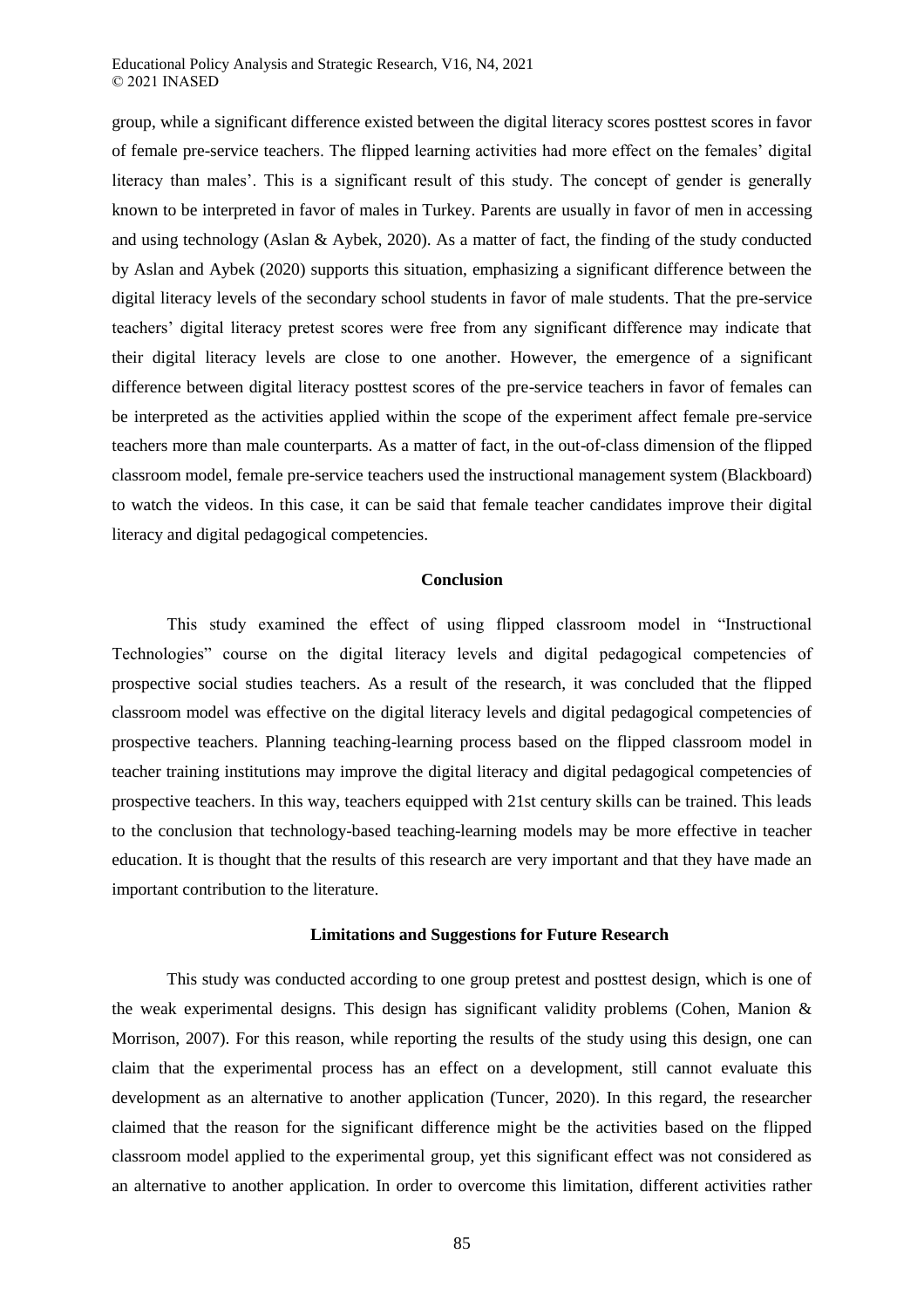than the content of the instructional technologies course were applied by the researcher. However, this limitation can be eliminated by creating a control group together with the experimental group and performing covariance analysis, in future experimental studies. Another limitation of the study is the disuse of qualitative data collection tools within the study. Qualitative data collection could have made a contribution to the validity and reliability of the study. However, qualitative data collection tools were not used by the researcher as the activities applied during the study process took forever. In later studies, in-depth researches will also be used in the literature by using qualitative data tools.

## **Suggestions**

Based upon the results, various recommendations were provided:

- 1. The results showed that the flipped classroom model had a significant effect on the digital literacy and digital pedagogical competence of the pre-service teachers in the experimental group. On this subject, it is recommended to apply the flipped classroom model in teacher training programs. In this way, pre-service teachers' digital literacy and their digital pedagogical competence can be developed, and pre-service teachers appropriate for the 21st century can be raised.
- 2. Experimental studies may be conducted on the flipped classroom model in different teacher training programs and courses.
- 3. This study deployed one group pre-test and post-test experimental design. It is advisable that controlled experimental designs be used in the experimental studies.
- 4. Conducting studies on which different models and designs such as case study, mixed research model, action research will be applied for examining the effect of the flipped classroom model on the pre-service teachers' digital literacy and digital pedagogical competence will contribute to the relevant literature.

## **References**

Akbulut, Y. (2011). *SPSS applications in social sciences*. İdeal Yayıncılık.

- Aslan, S. (2021). Flipped classroom model in Turkish teaching. S. Aslan & M. Müldür (Eds.) *Contemporary approaches in turkish teaching with application examples*. Anı Yayıncılık.
- Aslan, S. (2021). Analysis of digital literacy self-efficacy levels of pre-service teachers. International *Journal of Technology in Education (IJTE), 4*(1), 57-67. DOI: https://doi.org/10.46328/ijte.47
- Aslan, S., & Aybek, B. (2020). Examining the digital literacy levels of secondary school students in terms of various variables. *VIIth International Eurasian Educational Research Congress*, Eskişehir.
- Ayçiçek, B. (2019). Flipped classroom model. In T. Yanpar-Yelken (Eds) *Instructional technologies.* Anı Yayincilik.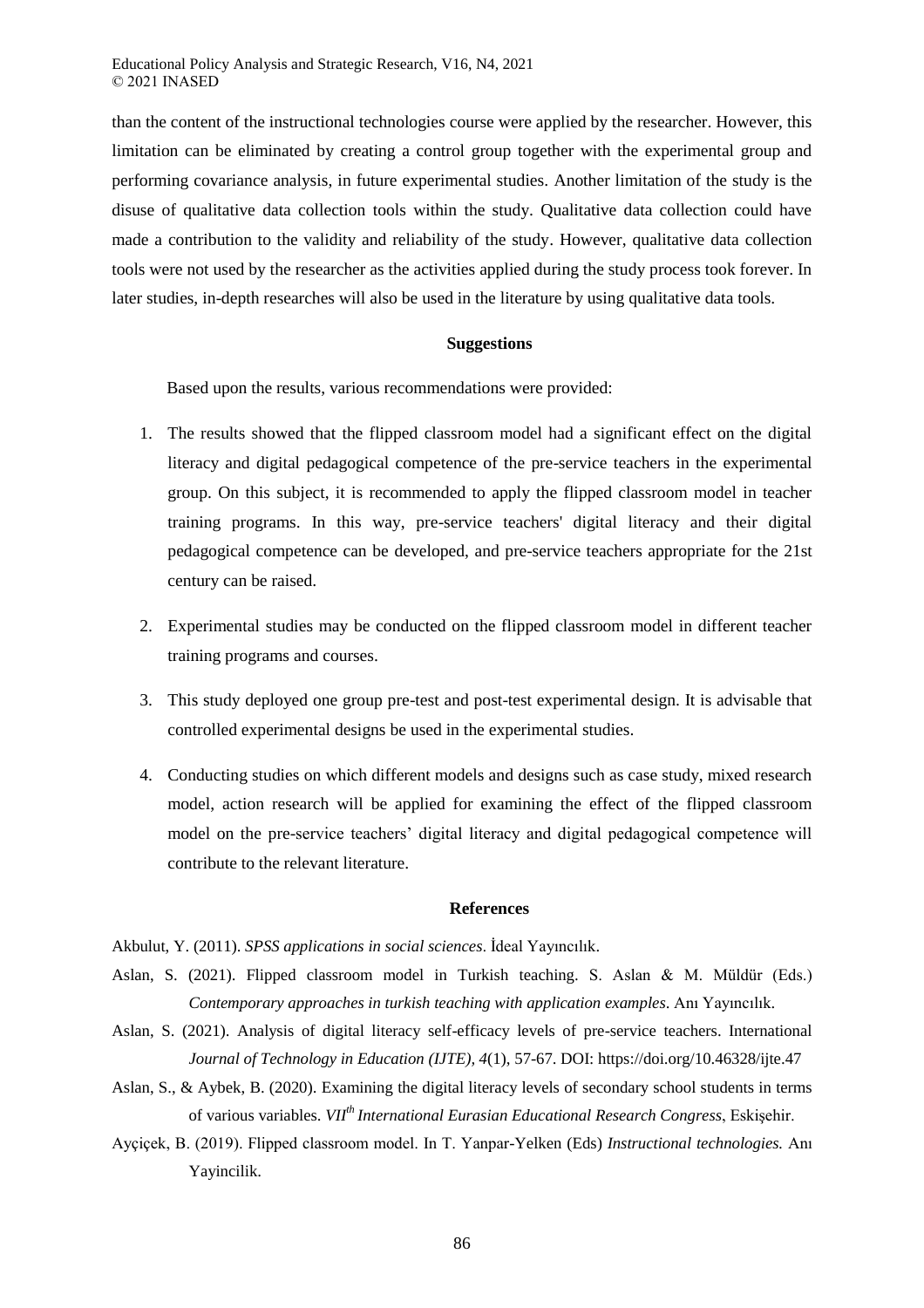- Aydemir, E. (2019). *The impact of flipped classroom approach on the reading and writing achievement, self-regulated learning, and classroom interaction of pre-service English teachers.* Unpublished doctorate disseration. Bahçeşehir University, Istanbul.
- Bayrakcı, S., & Narmanlıoğlu, H. (2021). Investigation of digital literacy levels of undergraduate students and graduates in Turkey*. Academic Journal of Information Technology, 12*(46), 46-67.
- Bayrakçeken, S., Doymuş, K., & Doğan, A. (2015). *Cooperative learning model and its implementation.* Pegem Akademi Yayıncılık.
- Bergmann, J., & Sams, A. (2012). *Reach every student in every class every day*. United States Of America: Flip Your Classroom.
- Bilge, B., & Kılcan, B. (2020). Ortaokul öğrencilerinin e-okuryazarlığa ilişkin tutumlarının çeşitli değişkenler açısından incelenmesi. *Journal of Innovative Research in Social Studies, 3*(2), 114- 130. DOI: https://doi.org/10.47503/jirss.795841
- Bishop, J.L., & Verleger, M.A. (2013,). *The flipped classroom: A survey of the research*. In ASEE National Conference Proceedings, Atlanta, GA.
- Boyacı, Z. (2019). *The relationship between lifelong learning tendencies and digital literacy levels of preservice teachers (A Düzce University sample).* Unpublished master thesis. Sakarya University, Sakarya.
- Can, A. (2019). *Quantitative data analysis in the scientific research process with SPSS*. Pegem Akademi Yayıncılık.
- Chilingaryan, K., & Zvereva, E. (2017). Methodology of flipped classroom as a learning technology in foreign language teaching. *Procedia - Social and Behavioral Sciences, 237*(21), 1500–1504. DOI: https://doi.org/10.1016/j.sbspro.2017.02.236
- Cohen, L., Manion, L., & Morrison, K. (2007). *Research methods in education*. Routledge.
- Debbağ, M. (2019). *The effectıiveness of the flipped classroom model designed for teaching principles and methods course curriculum*. Unpublished doctorate disseration. Bolu Abant İzzet Baysal University, Bolu.
- Demiralay, R., & Karataş, S. (2014). Flipped classroom model. *Journal of Research in Education and Teaching, 3*(3), 333-340.
- Duman, İ. (2019). *The effect of flipped classroom model incorporating activity-based learning on students' academic achievement and learning motivation.* Unpublished doctorate disseration. Sakarya University, Sakarya.
- Durmaz, Y. (2017). *Investigating the relationship among primary teachers' efficasy of technopedagogical education, self-efficacy of teching and the level of technology use*. Unpublished master thesis. Çanakkale 18 Mart University, Çanakkale.
- Elian, S. M., & Hamaidi, D. A. H. (2018). The effect of using flipped classroom strategy on the academic achievement of fourth grade students in Jordan*. International Journal of Emerging Technologies in Learning, 13*(2),110-125.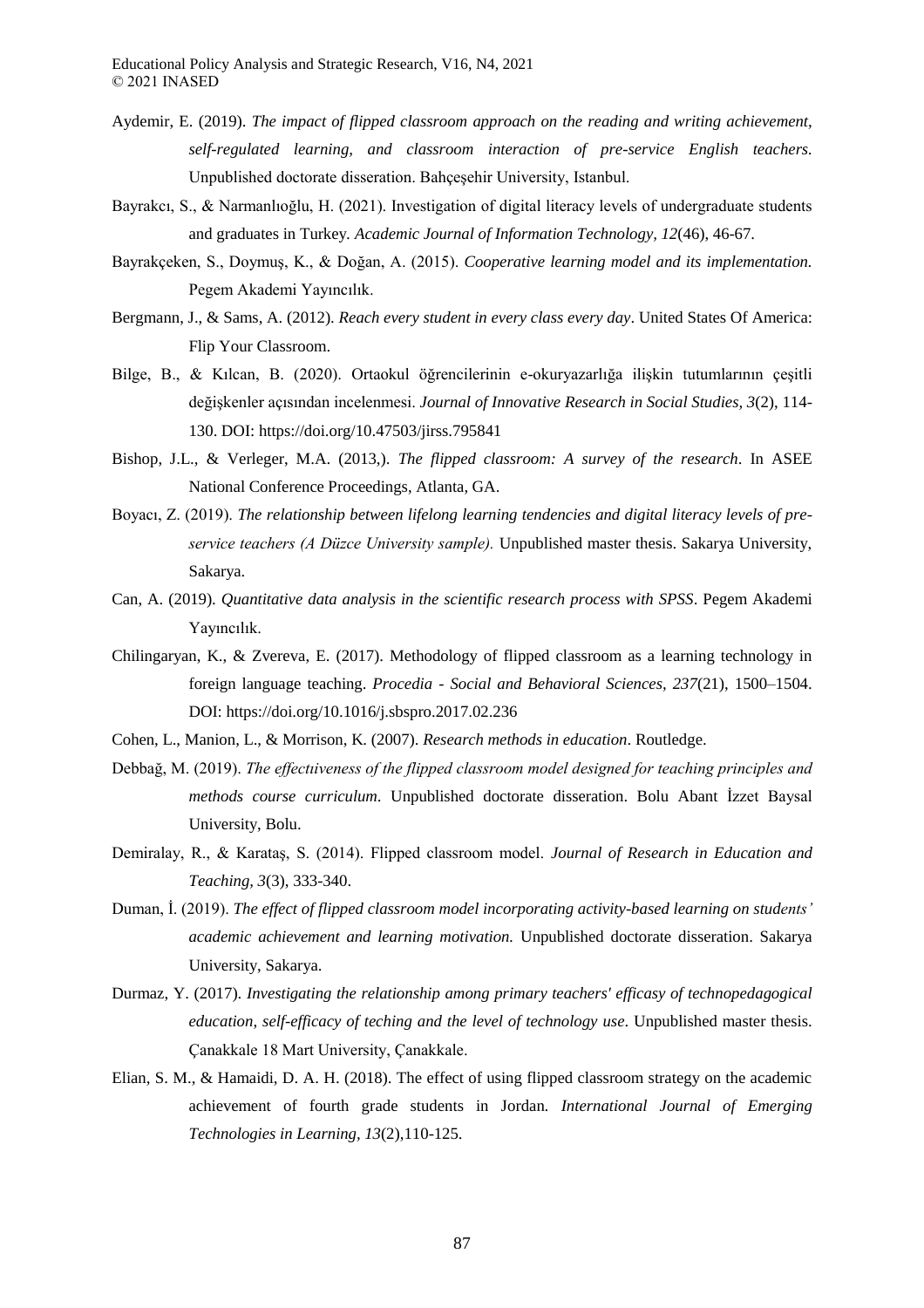- Erbil, D.G. (2019). *The effects of cooperative learning applied in flipped classroom on academic achievement and psychosocial variables*. Unpublished doctorate disseration. Dokuz Eylül University, Izmir.
- Field, A. (2009). *Discovering statics using SPSS*. SAGE Pub.
- Flumerfelt, S., & Green, G. (2013). Using lean in the flipped classroom for at risk students. *Educational Technology and Society, 16*(1), 356-366.
- Foldnes, N. (2016). The flipped classroom and cooperative learning: Evidence from a randomised experiment. *Active Learning in Higher Education, 17*(1), 39-49. DOI: https://doi.org/10.1177/1469787415616726
- Fraenkel, J.R., Wallen, N.E., & Hyun, H. (2014). *How to design and evaluate research in education.*  McGraw-Hill Education.
- Göldağ, B. (2021). Üniversite öğrencilerinin dijital okuryazarlık düzeyleri ile dijital veri güvenliği farkındalık düzeyleri arasındaki ilişkinin incelenmesi *. e-Uluslararası Eğitim Araştırmaları Dergisi, 1* (3), 82-100
- Green, S.B., & Salkind, N.J. (2013). *Using SPSS for windows and macintosh: Analyzing and understanding data.* Pearson.
- Guo, S., Tian, Q., & Liu, Y. (2018). *Study and pratice in flipped classroom based inquiry cooperative learning.* 2017 7th International Conference on Education and Management (ICEM 2017 January). Atlantis Press.
- Gyeong-Geon, L., Young-Eun, J., & Hun-Gi, H. (2021) The effects of cooperative flipped learning on science achievement and motivation in high school students. *International Journal of Science Education, 43(*9), 1381-1407. DOI: https://doi.org/ 10.1080/09500693.2021.1917788
- Hamutoğlu, N.B., Canan-Güngören, Ö., Kaya-Uyanık, G., & Gür-Erdoğan, D. (2017). Adapting digital literacy scale into Turkish. *Journal of Education Aegean, 18*(1), 408-429.
- Kabakçı, I., & Odabaşı, H.F. (2007). *Professional development activity for computer teachers in their first working years.* Uluslararası Öğretmen Yetiştirme Politikaları ve Sorunları Sempozyumu (s.39- 43). Baku: Azerbaycan.
- Liu-Jie, H., Sheng-Quan, Y., & Shi-Deng, C. (2021). Effects of the flipped classroom model on student performance and interaction with a peer-coach strategy. *Educational Studies, 47*(3), 292-311.
- Ocak, G., & Karakuş, G. (2018a). An investigation of digital literacy self-efficacy skills of pre-service teachers in terms of different variables. *Afyon Kocatepe University Journal of Social Science, 21*(1), 129-147. DOI: https://doi.org/10.32709/akusosbil.466549
- Ocak, G., & Karakuş, G. (2018b). Pre-service teachers' digital literacy self-efficacy scale development. *Journal of Kastamonu Education, 26*(5), 1427-1436. DOI: https://doi.org/10.24106/kefdergi.1931
- Özdemir, M., & Doğruöz, E. (2020). Scientific research patterns. N. Cemaloğlu (Eds). *Scientific research techniques and ethics*. Pegem Akademi Yayıncılık.